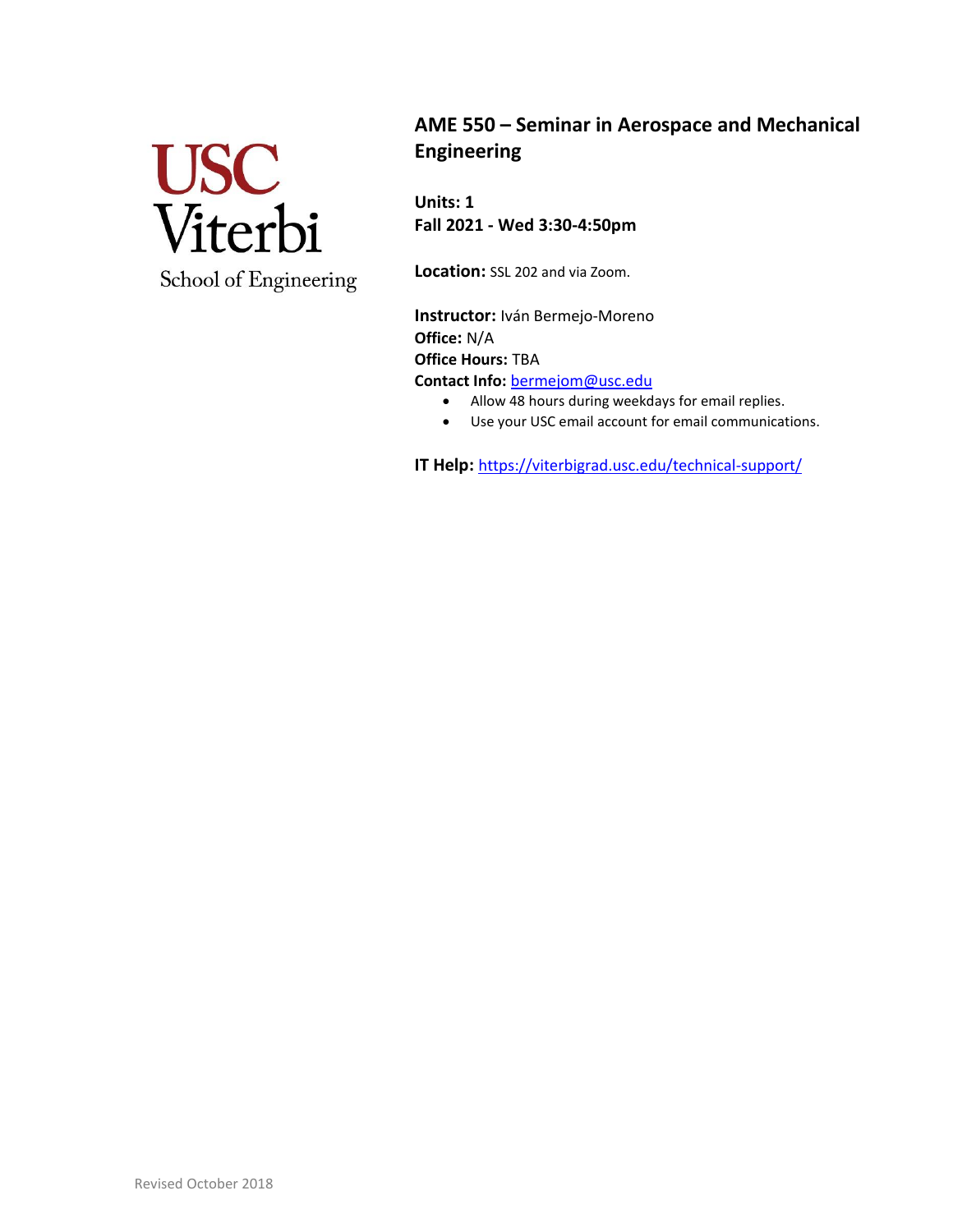## **Course Description**

This course is the seminar series of the Aerospace and Mechanical Engineering Department. Recent developments and research in aerospace and mechanical engineering and related fields are presented every week in a one-hour seminar by invited speakers from academia, industry, and research institutions. After a brief welcome and introduction to the audience of the invited speaker, the seminar is delivered (for about 50 min), followed by a Q&A session in which attendees can ask questions to the invited speaker.

#### **Learning Objectives**

- Map the state-of-the-art of research and development in AME disciplines through presentations by leading experts in the field.
- Identify best practices in the presentation and dissemination of scientific and technological advancements.

## **Prerequisite(s):** N/A **Co-Requisite(s):** N/A **Concurrent Enrollment:** N/A **Recommended Preparation:** N/A.

### **Course Logistics**

- The course uses Blackboard online services [\(https://blackboard.usc.edu/\)](https://blackboard.usc.edu/).
- Zoom meeting links for virtual attendance to the seminars, and Zoom cloud recordings for asynchronous attendance to the seminars are posted on the Blackboard website under the "USC Zoom Pro Meetings" tab (and "Cloud recordings").

### **Technological Proficiency and Hardware/Software Required**

• For virtual attendance, proficiency in the use of the Zoom videoconference software is necessary. More information can be found at:<https://itservices.usc.edu/zoom/>

### **Recommended textbooks**

N/A

## **Grading Breakdown**

This course is pass/fail. Attendance (in-person or virtual through Zoom live broadcast or asynchronous viewing of the cloude recordings) to all the seminars in the series is required to receive the 1-unit credit.

#### **Assignment Submission Policy**

 $\bullet$  N/A.

## **Additional Policies**

• Students who require a laptop to attend the seminars remotely may check one out through the Laptop Loaner Program<https://itservices.usc.edu/spaces/laptoploaner/>

#### **Course Schedule:**

• Seminars are announced by email every week, including a title, abstract, and brief biographical sketch of the seminar speaker. This information is also posted on the AME Seminar webpage, which can be found at:<https://ame.usc.edu/seminars/>